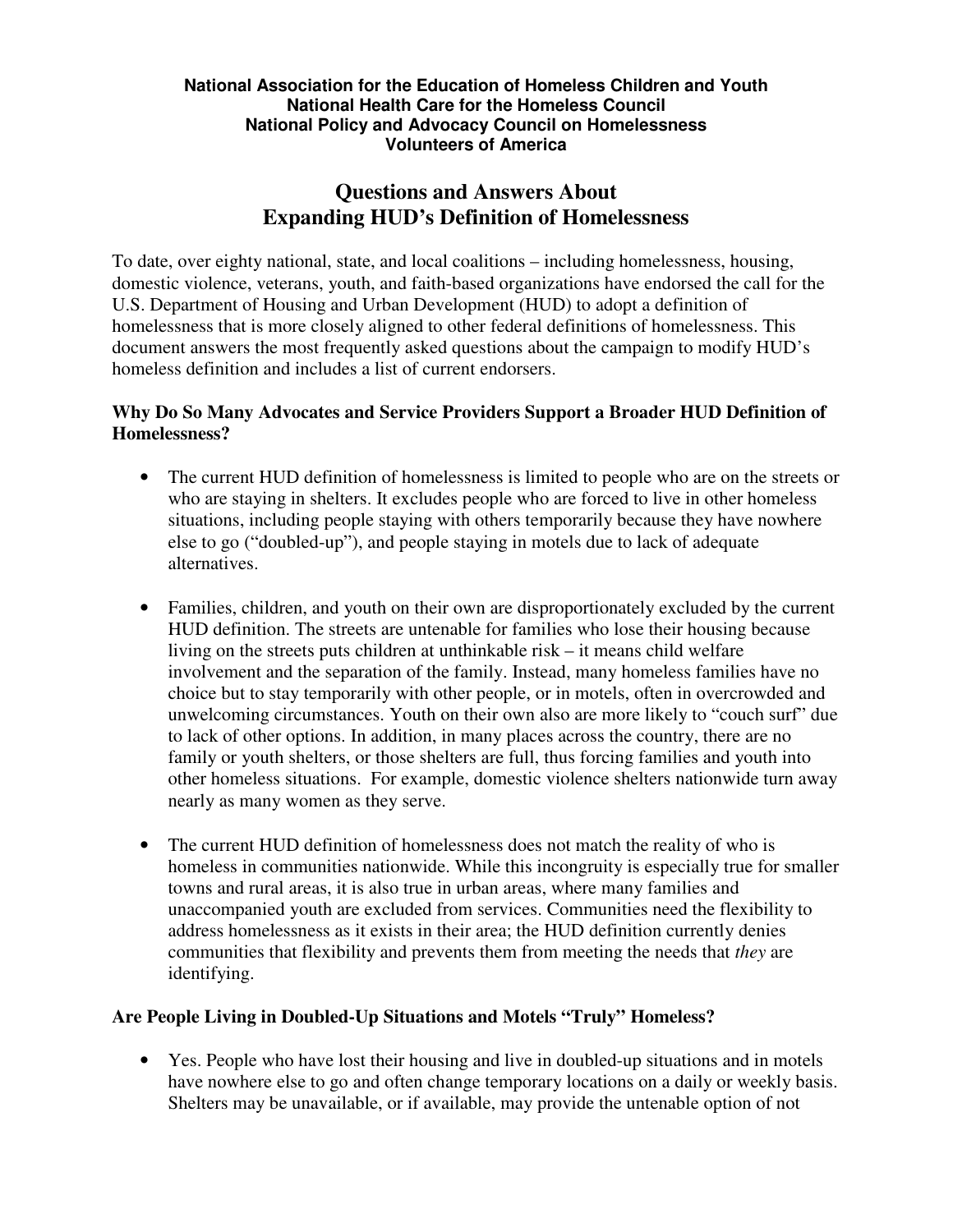being able to accommodate all family members as a unit. People in motels are forced to exhaust their limited financial resources on inadequate and temporary living situations, which prevents them from saving for permanent housing. People in doubled-up situations are dependent on those families or individuals who take them into their homes. They can be forced to leave at any time; the issues of dependency and need are no different than those of shelter residents. Host families essentially serve as temporary shelters.

- Doubled-up and motel situations are precarious and damaging. They are crowded and unstable, leading to extraordinary rates of mobility. Often, these living situations are also unsafe, and, in the case of doubling up, create child welfare concerns as children may stay with many strangers. There are no services for families and youth staying in these make-shift arrangements– no provided meals, no supports. Youth who are on their own face particular risks to their health and safety when they share the housing of others because they have nowhere else to stay. Furthermore, because domestic violence shelters are frequently full, victims of domestic violence and their children often have no other option but to live doubled-up, exposing them to greater risks of returning to an abusive situation or being found by an abuser.
- People living in motels and doubled-up situations experience significant barriers to accessing comprehensive supportive services in their communities. For example, they may not know whom to contact or where to seek assistance for their most basic needs. They are essentially "on their own," with no case management assistance for accessing suitable housing.

### **Doesn't the Current HUD Definition of Homelessness Target The Most Vulnerable, "Neediest" Homeless People?**

- The current HUD definition only targets some of the most vulnerable because it excludes so many children and youth. Children are equally vulnerable to the ill effects of homelessness – homelessness compromises the very foundations of child development. For example, infants and toddlers who are homeless are at extreme risk of developmental delays and health complications. Brain development, language acquisition, and motor skills can suffer serious harm from the instability experienced during homelessness. A recent working paper from the National Scientific Council on the Developing Child states that "Science does not support the claim that infants and young children are too young to be affected by significant stresses that negatively affect their family and care-giving environments."
- Many of the appalling conditions of homelessness directly contribute to physical, mental, and emotional harm for school-age children and older youth. School-age children experiencing homelessness are diagnosed with learning disabilities and chronic and acute health conditions at much higher rates than other children. Youth on their own face similar challenges and also are at high risk of victimization. According to the federallyfunded National Runaway Switchboard, 5,000 unaccompanied youth die each year from assault, illness, or suicide. In addition, there is evidence that experiencing homelessness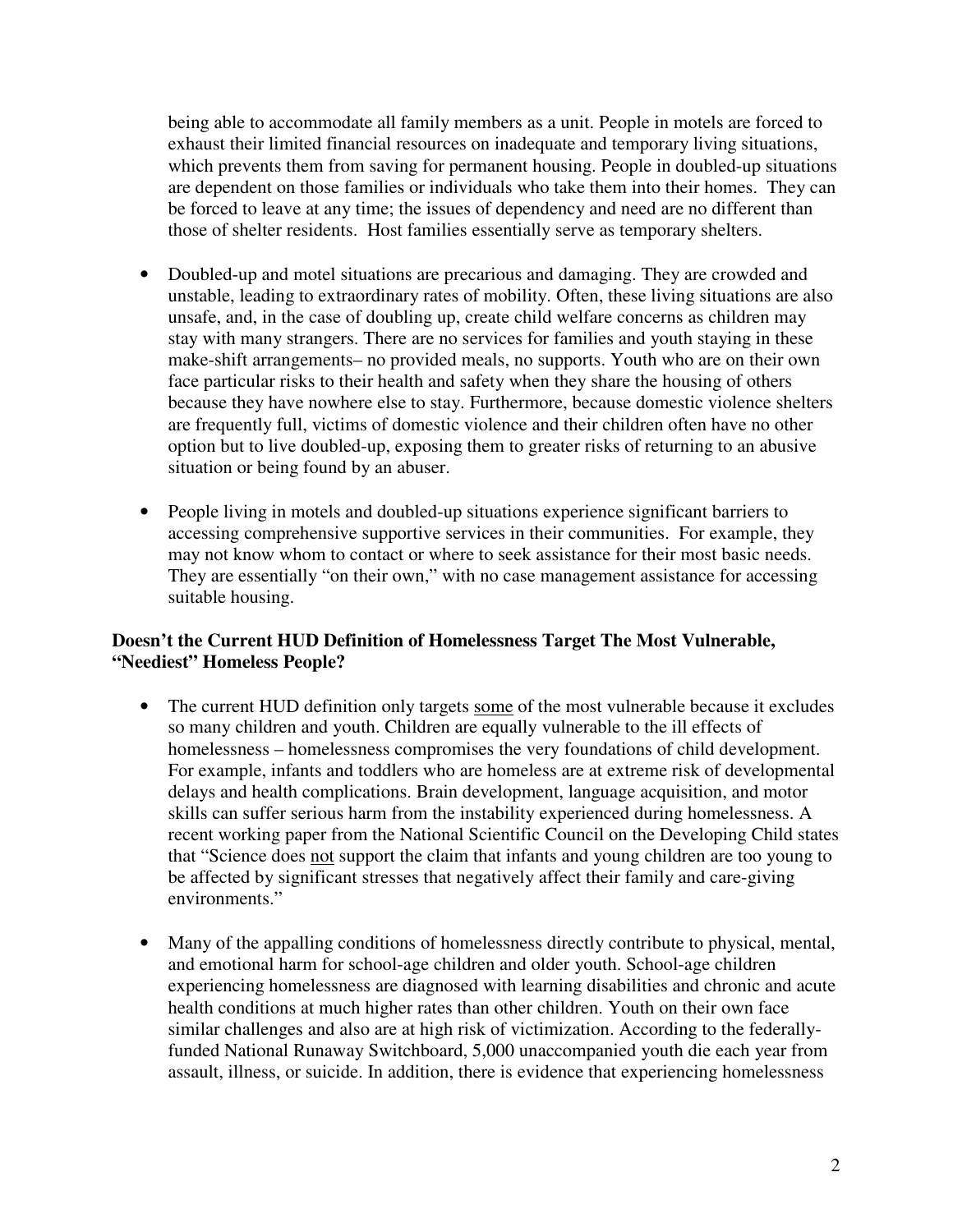as a child or youth is associated with experiencing deep poverty and homelessness as an adult.

• In sum, a homeless adult is not more vulnerable than a homeless child or youth. These populations are vulnerable in different ways. It is both unethical and ineffective to pit them against each other for housing and service dollars; today's homeless children and youth are at high risk of becoming tomorrow's homeless adults. If federal agencies do not adopt policies that are responsive to the needs of children and youth, homelessness – including "chronic" homelessness – will be perpetuated indefinitely.

### **Would People Sharing Housing Because of "Cultural Preferences," "Voluntary Arrangements," and "Traditional Support Networks" Be Considered Homeless Under an Expanded HUD Definition?**

- No. A recent U.S. Interagency Council on Homelessness newsletter raised concerns about the appropriateness of considering individuals or families homeless when they are "doubled up" and sharing housing due to "cultural preferences," "voluntary arrangements," and "traditional networks of support." However, individuals and families in those living situations would not be considered homeless under the proposed change to HUD's definition of homelessness. The only "doubled up" people who would be newly defined as homeless for HUD homeless assistance programs are those who face those circumstances due to "loss of housing, economic hardship, or similar reasons." Service providers would be able to make eligibility determinations on a case-by-case basis - just as they must currently do when attempting to determine whether a homeless individual meets the federal definition of "chronic" homelessness.
- The U.S. Interagency Council on Homelessness newsletter on this issue also suggested that an expanded definition of homelessness would be overly inclusive of minority families, under the assumption that those families are more likely to be homeless due to due to "cultural preferences," "voluntary arrangements," and participation in "traditional networks of support." However, as discussed above, only families who are doubled up "due to loss of housing or economic hardship" would be newly defined as homeless. These criteria are race and ethnicity neutral - if many minority families would be captured by an expanded definition of homelessness, that is because many of those families are poor, and do not have their own housing. These families are properly deserving of homeless assistance through HUD McKinney-Vento programs.

### **How Do Other Federal Definitions of Homelessness Compare to the HUD Definition?**

• The definition of homelessness contained in the education subtitle of the McKinney-Vento Act includes children and youth in motels and those who share the housing of others due to loss of housing, economic hardship, or similar reasons. Prior to the inclusion of this definition in the McKinney-Vento education subtitle in 2002, similar language was contained in policy guidance issued by the U.S. Department of Education in 1995. Thus, school districts nationwide have been using this definition of homelessness successfully for more than a decade.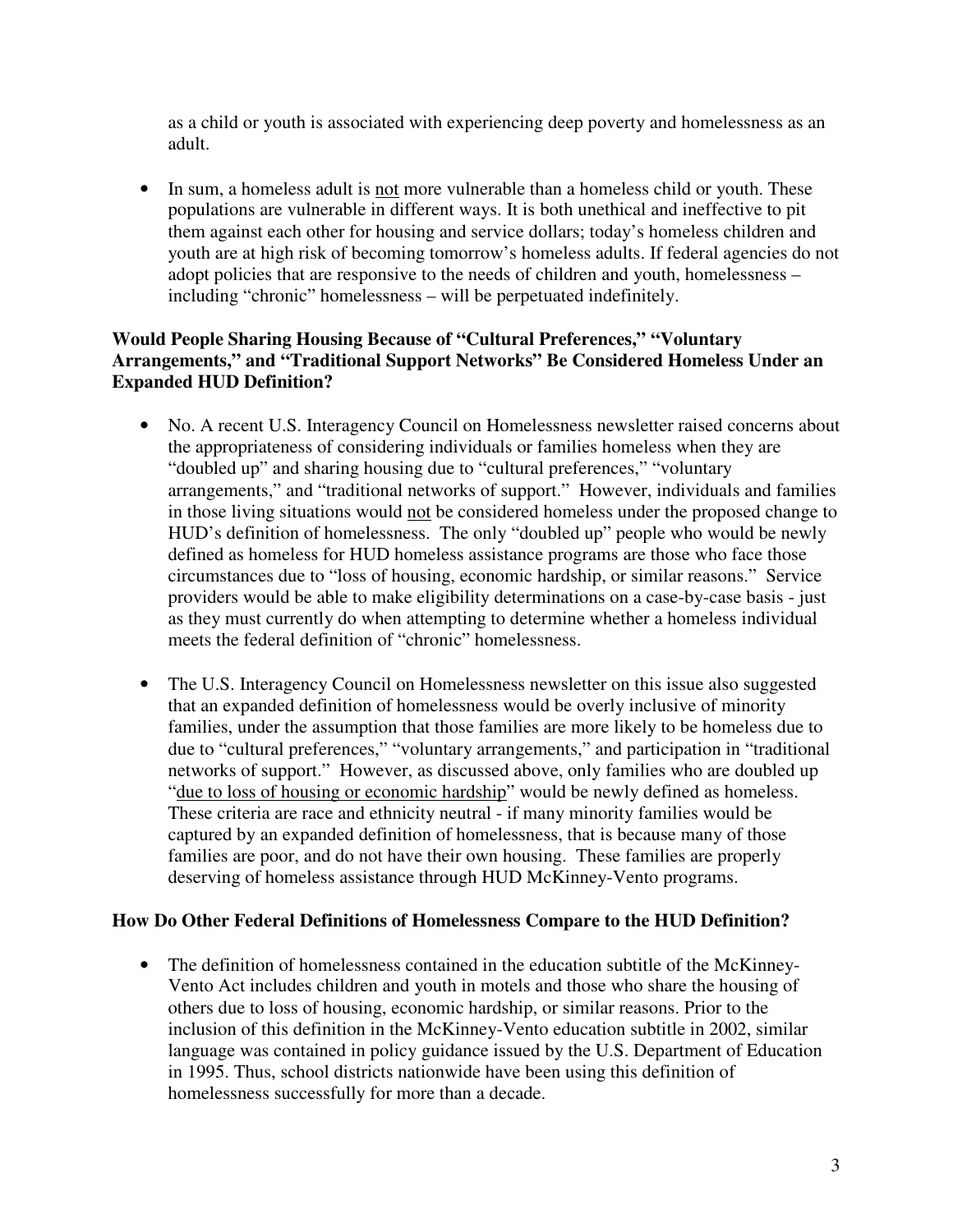- The Violence Against Women Act, signed into law in January 2006, now incorporates the education definition of homelessness and therefore is more sensitive to the needs and realities of women and children fleeing domestic violence.
- Homeless assistance programs administered by the U.S. Department of Health and Human Services (Head Start, Health Care for the Homeless, the Treatment for Homeless Program, Runaway and Homeless Youth Act) have adopted regulations that define homelessness more broadly than the HUD definition.
- Similarly, the Department of Labor interprets the definition of homelessness for the Homeless Veterans Reintegration Program (HVRP) more broadly than the HUD definition, reflecting the reality that many single veterans and veterans with families bounce around between unstable living situations, unable to secure and retain the stable employment necessary to ensure that they can meet fixed monthly housing costs. Wisely, the Department of Labor has recognized that it is better to assist these veterans before they find themselves on the streets or in emergency shelters.

# **Won't a Broader HUD Definition Put Greater Pressure on a Limited Source of Funding and "Dilute" the Effectiveness of the Homeless Assistance Program?**

- No. Broadening the HUD definition of homelessness will give communities the local flexibility to serve people who are homeless in their area who they cannot serve under the current definition. The fact that so many national, state, and local organizations support the broadened HUD definition is tangible evidence that providers would find this flexibility a welcome and needed change – not a burden. The end result would be a more effective homeless assistance program based on a realistic count of homeless people in a particular community.
- The current HUD Homeless Assistance Programs are not, in fact, "effective" for the many homeless populations who cannot participate in them because they are currently ineligible. A broadened definition would increase the program effectiveness for these populations, such as children and youth.
- Broadening the HUD definition of homelessness will bring more organizations serving children, youth, and families into Continuums of Care. This will bring additional local resources to bear in the effort to end homelessness. It will also create new stakeholders who will advocate for additional federal resources targeted towards preventing and ending homelessness.
- Funding levels are in no way a reflection of the magnitude of the problem. Homelessness exists, whether or not the federal government commits adequate funds to address it. Other federal agencies do not have limitless funding, but have sought to design program eligibilities that best meet the needs of all people who are homeless. HUD should do the same.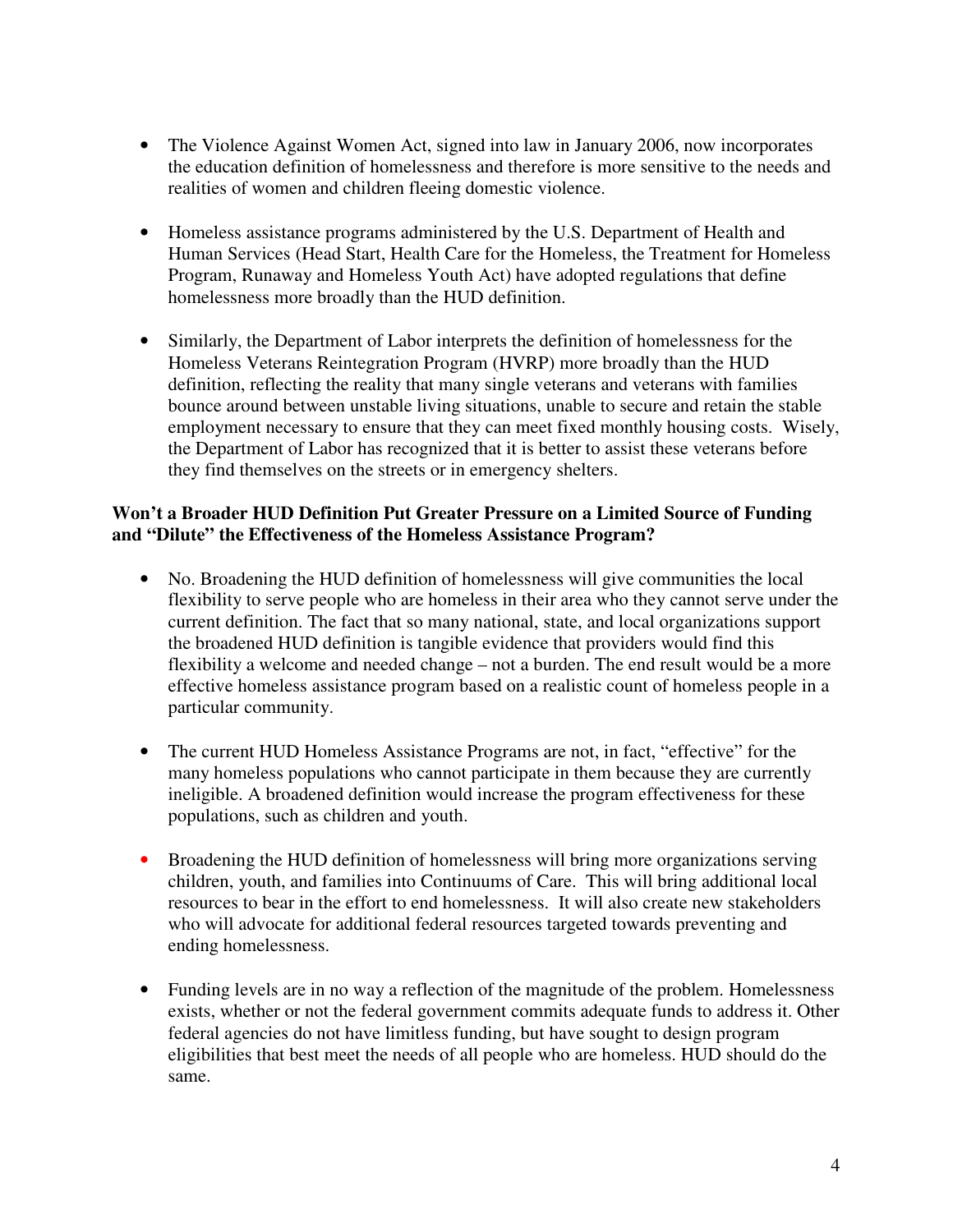# **Wouldn't It Be Difficult for HUD-funded Agencies to Determine Homeless Status Under This Broader Definition?**

All federally-funded agencies make determinations of eligibility on a case-by-case basis; this would be the same under a broader HUD definition. Public schools and other agencies have been determining eligibility based on doubled-up and motel situations for more than a decade. Based on their experiences, determining eligibility of doubled-up status poses no greater challenge than determining if someone meets the current definition of "chronic homelessness," (i.e., "an unaccompanied homeless individual with a disabling condition who has either been continuously homeless for a year or more, or has had at least four episodes of homelessness in the past three years"). In both cases, eligibility can be verified through a combination of any available supporting documentation and statements made by third parties.

#### **List of National, State, and Local Endorsers as of May 30, 2006**

#### National Organizations

American Friends Service Committee Catholic Charities USA Centre on Housing Rights and Evictions Child Welfare League of America Family Promise National Association for the Education of Homeless Children and Youth National Center on Family Homelessness National Coalition Against Domestic Violence National Coalition for Homeless Veterans National Coalition for the Homeless National Health Care for the Homeless Council National Law Center on Homelessness & Poverty National Low Income Housing Coalition National Network for Youth National Network to End Domestic Violence National Policy and Advocacy Council on Homelessness (NPACH) Stand Up For Kids, Inc. Volunteers of America

#### Statewide/Regional Organizations

Alaska Coalition on Housing and Homelessness Arkansas Hunger Coalition California Coalition for Rural Housing Connecticut Coalition to End Homelessness Central Texas Homeless Alliance Florida Coalition for the Homeless Illinois Coalition to End Homelessness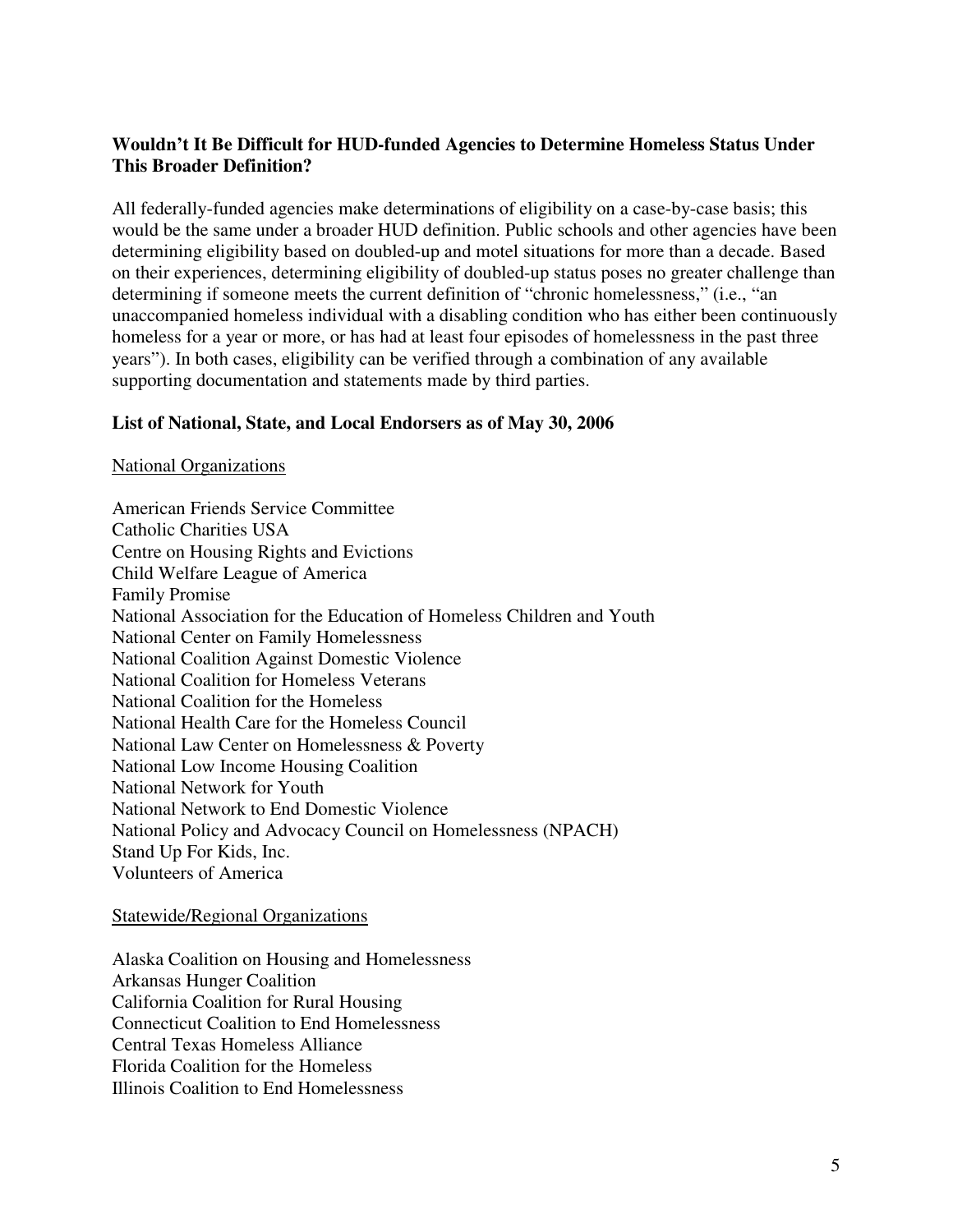Indiana Coalition on Housing and Homeless Issues Iowa Coalition for Housing and the Homeless Michigan Coalition Against Homelessness Minnesota Coalition for the Homeless New Mexico Coalition to End Homelessness New York State Rural Housing Coalition Northeast Louisiana Delta Community Development Corporation Northern Kentucky Housing and Homeless Coalition PathWaysPA (Pennsylvania) Southeast Minnesota Continuum of Care Southeastern (MA) Regional Network, Inc. Texas Homeless Network Upstate Homeless Coalition of South Carolina Washington Low Income Housing Alliance Washington Low Income Housing Institute Western Regional Advocacy Project, San Francisco, CA Youth Empowerment Program of Coalition on Homelessness and Housing in Ohio

#### Local Organizations

Albuquerque Health Care for the Homeless Anchorage AK Continuum of Care Boys and Girls Clubs of Anaheim, CA Cabell-Huntington Coalition for the Homeless, (WV) Camillus Health Concern, Inc., Miami, FL Caracole, Inc., Cincinnati, OH Catholic Charities of New Orleans Catholic Social Services, Fall River, MA Charlotte County (FL) Homeless Coalition Chicago (IL) Coalition for the Homeless Committee for Housing Stability, Dalton, GA Community Enrichment Center, Fort Worth, TX Continuum of Care for Cabell and Wayne Counties and Huntington, WV Corbin's United Effort, Corbin, KY Dubuque Continuum of Care, Dubuque, IA The Empowerment Program, Denver, CO Greater Wheeling Coalition for the Homeless, Inc. (WV) Hazard Perry County Community Ministries, Inc. (KY) High Point Treatment Center, Inc., New Bedford/Plymouth, MA Homeless Action Group, Atlanta, GA Homeless Coalition of Hillsborough County, Inc. (FL) Homeless Health Care Center, Chattanooga, TN Homes for Life Foundation, Los Angeles, CA Hope House, New Orleans, LA Housing Partnership for the New River Valley, VA Interfaith Council for Homeless Famlies, Morris County, NJ